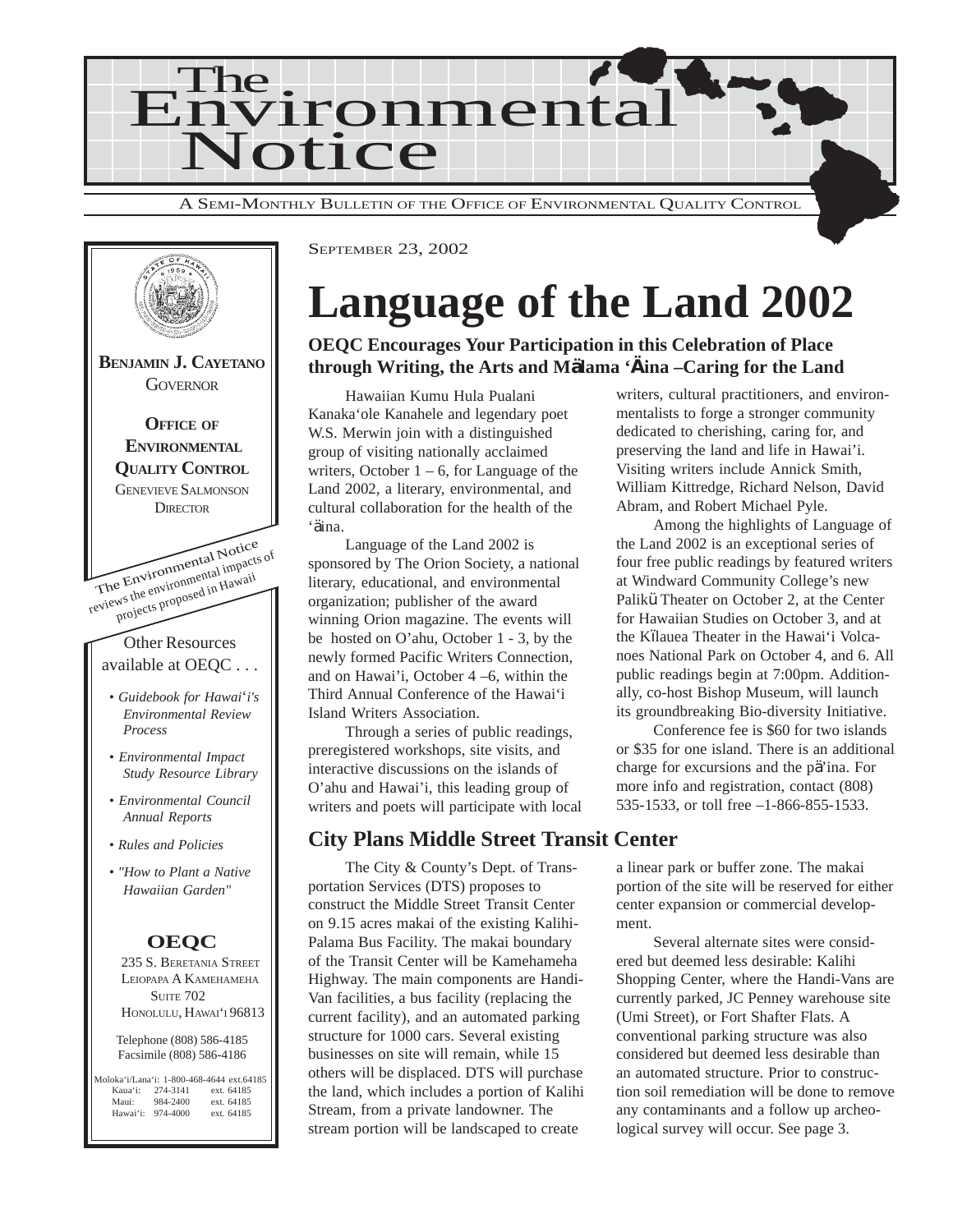# Table of Contents

SEPTEMBER 23, 2002

# 1 **O'ahu Notices**

# **Draft Environmental Assessments**

#### **Final Environmental Assessments/**

| <b>Findings of No Significant Impacts (FONSI)</b>                      |
|------------------------------------------------------------------------|
|                                                                        |
| (4) Morita Company Shoreline Setback Variance for Seawall Addition . 5 |
| <b>Previously Published Projects Pending Public Comments</b>           |
|                                                                        |
| <b>Acceptance Notices</b>                                              |
|                                                                        |

# 7 **Kaua'i Notices**

#### **National Environmental Policy Act (NEPA)**

| Theater High Altitude Area Defense (THAAD) Pacific Test Flights |  |
|-----------------------------------------------------------------|--|
|                                                                 |  |

# 3 **Maui Notices**

| <b>Final Environmental Assessments/</b>                      |  |
|--------------------------------------------------------------|--|
| <b>Findings of No Significant Impacts (FONSI)</b>            |  |
|                                                              |  |
| <b>Previously Published Projects Pending Public Comments</b> |  |
|                                                              |  |
| Environmental Impact Statement Preparation Notices  8        |  |

# 6 **Hawai'i Notices**

#### **Final Environmental Assessments/**

| <b>Findings of No Significant Impacts (FONSI)</b>            |
|--------------------------------------------------------------|
|                                                              |
| <b>Draviously Dublished Drajects Dending Dublic Comments</b> |

| <b>Previously Published Projects Pending Public Comments</b> |  |
|--------------------------------------------------------------|--|
|                                                              |  |

# s **Shoreline Notices**

# V **Pollution Control Permit Applications**

# ^ **Coastal Zone News**

| (2) Removal of Finger Piers at Haleiwa Small Boat Harbor  12 |  |
|--------------------------------------------------------------|--|
|                                                              |  |

# **2** Announcements

Proposals for Transportation Enhancement (TE) Projects .................. 8



*OEQC intends to make the information in this bulletin accessible to everyone. Individuals that require this material in a different format (such as large type or braille), should contact our office for assistance.*

| The Environmental Notice | <b>Office of Environmental Quality Control</b> | Page 2 |
|--------------------------|------------------------------------------------|--------|
|--------------------------|------------------------------------------------|--------|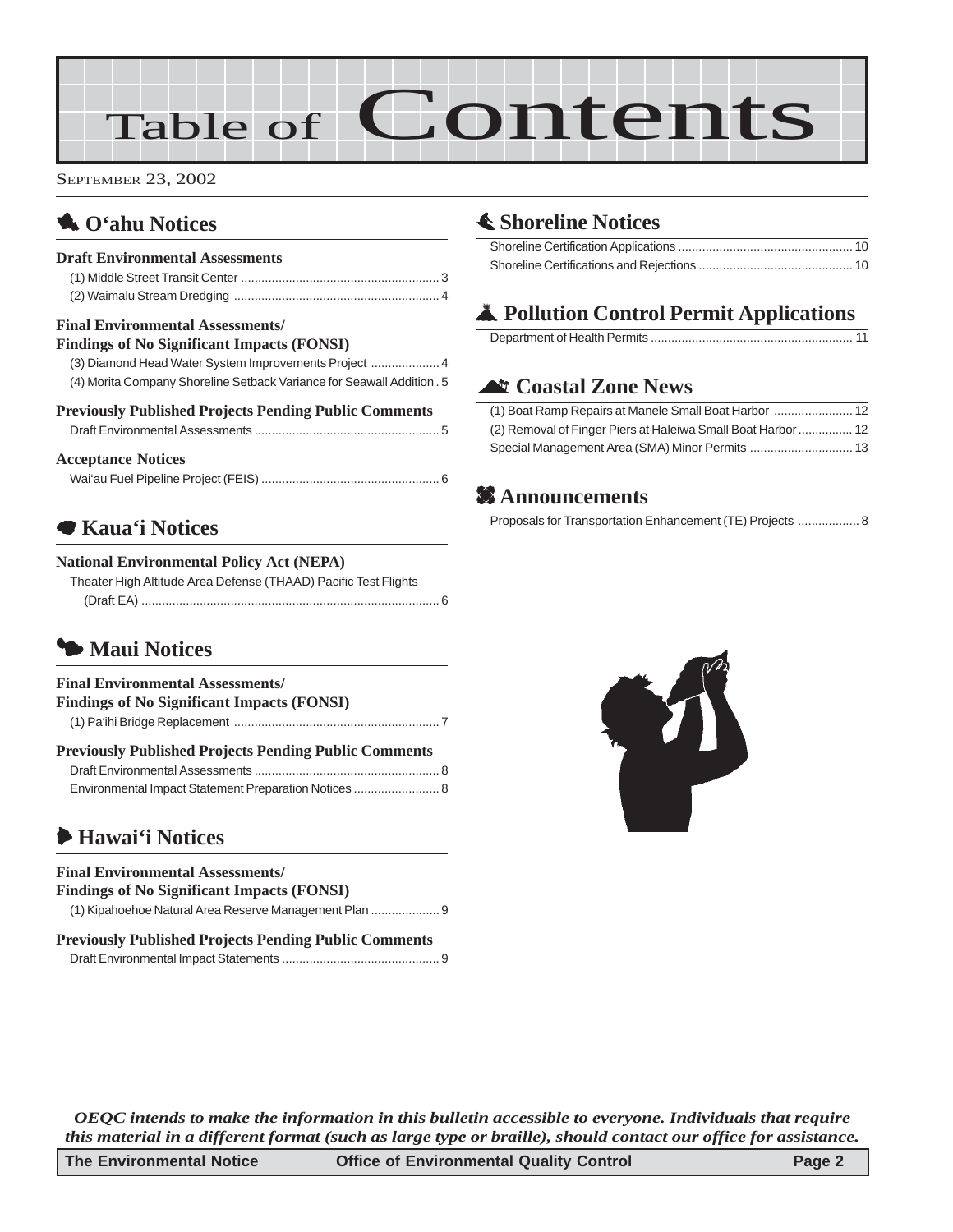# <span id="page-2-0"></span>**Draft Environmental Assessments**

# 1 **(1) Middle Street Transit Center**

| District:             | Honolulu                                  |
|-----------------------|-------------------------------------------|
| TMK:                  | Developable Land: 1-2-18:01 (por-         |
|                       | tion), 03, 09, 10; Submerged Land         |
|                       | (Kalihi Stream areas): 1-2-17:03, 04, 05  |
| Applicant:            | City and County of Honolulu               |
|                       | Department of Transportation Services     |
|                       | 650 S. King Street, 3rd Floor             |
|                       | Honolulu, Hawai'i 96813                   |
|                       | Contact: Brian Suzuki (527-6880)          |
|                       | <b>Approving Agency/Accepting</b>         |
| <b>Authority:</b>     | Same as above.                            |
| <b>Consultant:</b>    | Kimura International, Inc.                |
|                       | 1600 Kapi'olani Boulevard, Suite 1610     |
|                       | Honolulu, HI 96814                        |
|                       | Contact: Ms. Leslie Kurisaki (944-8848)   |
| <b>Public Comment</b> |                                           |
| Deadline:             | October 23, 2002                          |
| Status:               | DEA First Notice pending public comment.  |
|                       | Address comments to the applicant with    |
|                       | copies to the consultant and OEQC.        |
| <b>Permits</b>        |                                           |
| <b>Required:</b>      | NPDES, Noise                              |
| Note:                 | This is a joint Federal-State submission. |
|                       |                                           |

The Department of Transportation Services, City and County of Honolulu, proposes to construct a regional transit center and consolidated Handi-Van facilities on 9.15 acres on Middle Street between North King Street and Kamehameha Highway in Honolulu. The site is adjacent to and maka'i of the existing Kalihi-Palama Bus Facility and will be acquired by the City (another 0.48 acres of the site is undevelopable submerged land within Kalihi Stream).

The Middle Street Transit Center project will consist of three major components: 1) Handi-Van program facilities; 2) bus transit center, and 3) 1,000-vehicle parking structure. The Handi-Van facilities will be constructed during Phase 1, and will support the City's Handi-Van paratransit program. These facilities include a Handi-Van parking area, service bays, and vehicle maintenance facility. The bus transit center will be constructed during Phase 2 of the project, and will replace the existing transit center at the adjacent Kalihi-Palama Bus Facility. The transit center will support the City's proposed "hub and spoke" bus network. Phase 3 of the project includes



**O'ahu Notices**

construction of a 1,000-vehicle, automated parking structure, built over and integrated with the transit center. The parking structure will accommodate both park-and-ride patrons and transit employees. An area of the site fronting Middle Street is reserved for future commercial development and/or longterm transit center expansion. The project includes landscaping improvements along Kalihi Stream.

Should a future Bus Rapid Transit (BRT) system be constructed, the Middle Street Transit Center would be a major BRT terminal, linking the "regional" and "in-town" BRT components. However, the project is needed regardless of whether or not the BRT is developed, and the impacts related to the BRT are not a part of this project or this Environmental Assessment.

The project will have minimal environmental impacts. During Phase 1, the short-term impacts on air quality, noise and local traffic will be related to construction activities. In addition, existing contamination on site will beremediated and a subsurface archaeological survey will be conducted (and if appropriate mitigation measures will be implemented) during this phase. To mitigate traffic impacts during Phase 2 of the project, two new traffic signals at the project's Middle Street and Kamehameha Highway driveways will be constructed. Cumulatively, the project will have a positive impact by supporting the City's long-term regional transit strategy. The project may have long-term, indirect and cumulative impact on development and land use in the vicinity, by bringing more people to the area, and indirectly encouraging redevelopment. The project is consistent with all State and City and County land use controls.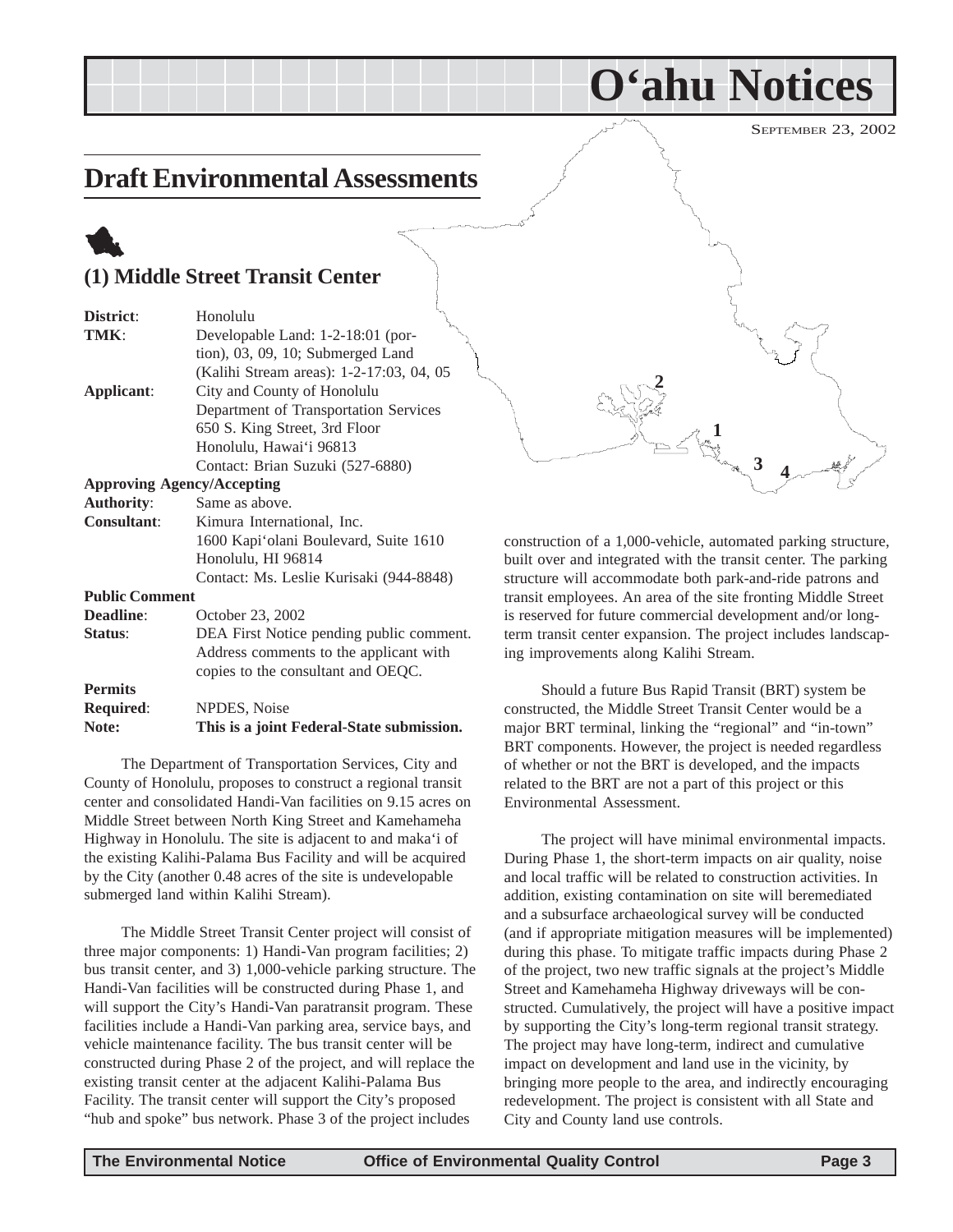# <span id="page-3-0"></span>**O'ahu Notices**

SEPTEMBER 23, 2002

# 1 **(2) Waimalu Stream Dredging**

| District:                         | Ewa                                      |
|-----------------------------------|------------------------------------------|
| TMK:                              | $9 - 8 - 07$ : 08 and 23                 |
| Applicant:                        | City and County of Honolulu              |
|                                   | Department of Design and Construction    |
|                                   | 650 South King Street, 11th Floor        |
|                                   | Honolulu, Hawai'i 96813                  |
|                                   | Contact: Jan Dacanay (547-7506)          |
| <b>Approving Agency/Accepting</b> |                                          |
| <b>Authority:</b>                 | Same as above.                           |
| <b>Consultant:</b>                | Eugene Dashiell, AICP (593-8330)         |
|                                   | <b>Environmental Planning Services</b>   |
|                                   | 1314 South King Street, Suite 951        |
|                                   | Honolulu, Hawai'i 96814                  |
| <b>Public Comment</b>             |                                          |
| Deadline:                         | October 23, 2002                         |
| Status:                           | DEA First Notice pending public comment. |
|                                   | Address comments to the applicant with   |
|                                   | copies to the consultant and OEQC.       |
| <b>Permits</b>                    |                                          |
| <b>Required:</b>                  | Dredging, WQC, SCAP                      |
|                                   |                                          |

This project is the proposed maintenance dredging of 35,000 cubic yards from the Waimalu Stream Flood Control Project and disposal of the dredged material at the federally approved ocean disposal site in Mamala Bay.

**Short-term Effects:** Short term effects will occur during dredging operations. Effects include noise, odors, disruption of flora on and near stream banks, suspended sediments, degrading water quality in Waimalu Stream, dislocation of aquatic life in water column, and destruction of benthic life in the flood control channel.

**Long-term Effects:** There are no significant long-term adverse impacts to geology, hydrology, flora and fauna, historic resources, hazardous materials, air quality, noise quality and socio-economic resources. The project area is highly urbanized and has been previously modified by filling, grading, paving and facilities development. Exposed areas will be seeded with grass or otherwise covered as appropriate to minimize soil erosion and to restore surface areas.

The Environmental Assessment concludes that the proposed action does not constitute a major federal action which significantly affects the quality of the human environment. Therefore, neither a Federal nor a State of Hawai'i environmental impact statement is required. This assessment anticipates a finding of no significant impact (FONSI).

# **Final Environmental Assessments/Findings of No Significant Impacts (FONSI)**



# **(3) Diamond Head Water System Improvements Project**

| Honolulu                                |
|-----------------------------------------|
| 2-7-36; 3-1-12 to 19, 24 & 25           |
| City and County of Honolulu             |
| Board of Water Supply                   |
| 630 S. Beretania Street                 |
| Honolulu, Hawai'i 96843                 |
| Contact: Scot Muraoka (527-5221)        |
| <b>Approving Agency/Accepting</b>       |
| City and County of Honolulu             |
| Board of Water Supply                   |
| 630 S. Beretania Street                 |
| Honolulu, Hawai'i 96843                 |
| Contact: Clifford Jamile (527-6180)     |
| Kimura International, Inc.              |
| 1600 Kapi'olani Boulevard, Suite 1610   |
| Honolulu, Hawai'i 96814                 |
| Contact: Ms. Leslie Kurisaki (944-8848) |
| FEA/FONSI issued, project may proceed.  |
| NPDES, construction/trenching,          |
| noise                                   |
|                                         |

The Board of Water Supply, City and County of Honolulu, proposes to install a 24-inch water main and an 8 inch water line through a section of Kapahulu. The new 24 inch water main is needed to improve system operation and reliability of water transmission to East Honolulu. It will connect to the Kapahulu Avenue line and extend the length of Herbert Street until Campbell Avenue. The line will continue along Campbell Avenue where it will connect to an existing 30-inch waterline just past the Kauna'oa Street intersection. This new water main will provide a separate influent/effluent line from the Diamond Head 180 Reservoir to the suction side of the Diamond Head line booster on Kalakaua Avenue. It will enable the Diamond Head line booster to draw water from the Diamond Head 180 Reservoir.

The 8-inch distribution line will be installed in Kauna'oa Street to replace an existing 6-inch line. The new 8-inch line will improve fire flow and meet current Board of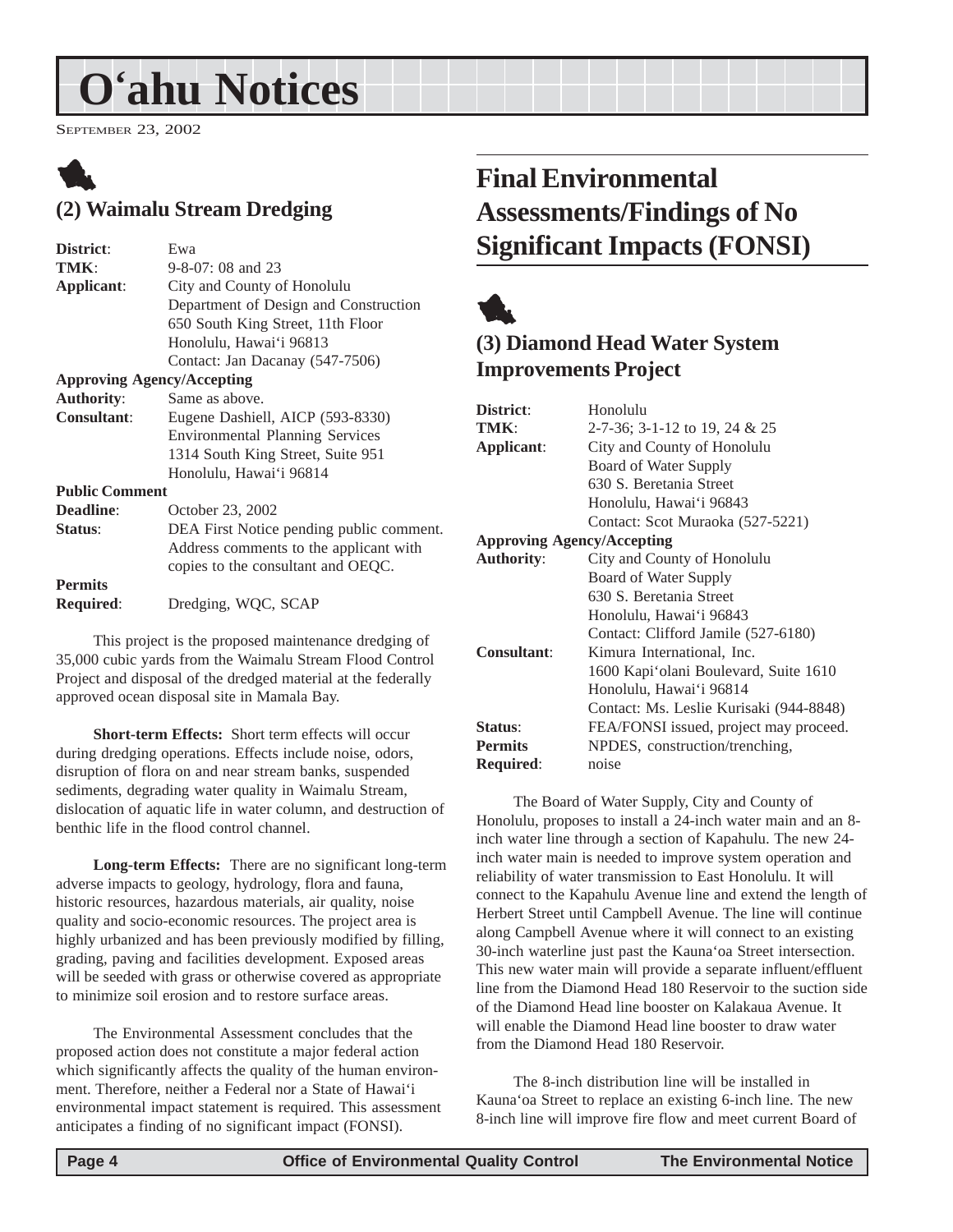<span id="page-4-0"></span>

Water Supply standards. The existing 6-inch line will be abandoned in place. Work in this segment also involves laterals and reconnection to fire hydrants.

Short-term construction impacts include traffic delays, construction noise, and dust. A traffic control plan and adherence to all State and local regulations governing construction activities will minimize environmental harm and inconvenience to the public. Prior to construction, residents along the project route, as well as the area Neighborhood Board, will be notified of the project schedule and of any lane closure and detours.

The proposed water main and water line will run along existing streets with numerous existing underground utility lines and underground structures. Installation of the new lines under the existing lines and structures is anticipated to be difficult due to the presence of old trenches and old excavations, existing geotechnical conditions and the need to excavate below the groundwater table in selected areas.



# **(4) Morita Company Shoreline Setback Variance for Seawall Addition**

| District:          | Honolulu                               |
|--------------------|----------------------------------------|
| TMK:               | 3-5-3: 10 (Lots 26 and 26A)            |
| Applicant:         | Morita Company, Inc.                   |
|                    | 1580 Makaloa Street, Suite 790         |
|                    | Honolulu, Hawai'i 96814                |
|                    | Contact: Don Kim (952-6399)            |
|                    | <b>Approving Agency/Accepting</b>      |
| <b>Authority:</b>  | City and County of Honolulu            |
|                    | Department of Planning and Permitting  |
|                    | 650 S. King Street, 7th Floor          |
|                    | Honolulu, Hawai'i 96813                |
|                    | Contact: Dana Teramoto (523-4648)      |
| <b>Consultant:</b> | Roy K. Yamamoto Architect, AIA Inc.    |
|                    | 1580 Makaloa Street, Suite 788         |
|                    | Honolulu, Hawai'i 96814                |
|                    | Contact: Roy Yamamoto (942-3666)       |
| Status:            | FEA/FONSI issued, project may proceed. |
| <b>Permits</b>     |                                        |
| <b>Required:</b>   | SSV                                    |

The applicant is requesting to retain (allow) a 2-foot high Concrete Rubble Masonry (CRM) wall addition to an existing seawall, with a metal fence on top of the addition and fill within the 40-foot shoreline setback.

The property is currently vacant and zoned R-7.5 Residential District in Kahala. It is comprised of two lots: Lot 26 (35,686 sq.ft. in area) and 26-A (1,527 sq.ft.). The CRM seawall is approximately 121 feet long. The certified shoreline survey dated February 25, 2002, follows the makai edge of the seawall. The existing seawall (without the illegal addition) is approximately 7.3 feet high. A 2.4-foot high metal fence is on top of the illegal addition. Additional soil was added on the mauka side of the illegal addition.

The project is located at 4415 Kahala Avenue.

# **Previously Published Projects Pending Public Comments**

#### **Draft Environmental Assessments**

#### 1 **Pupukea Ridge Preservation Project**

| Applicant:            | A Charitable Foundation Corporation                  |
|-----------------------|------------------------------------------------------|
|                       | P.O. Box 909                                         |
|                       | Haleiwa, Hawai'i 96712                               |
|                       | Contact: David Druz (638-8032)                       |
|                       | <b>Approving Agency/Accepting</b>                    |
| <b>Authority:</b>     | Department of Land and Natural Resources             |
|                       | P.O. Box 621                                         |
|                       | Honolulu, Hawai'i 96809                              |
|                       | Contact: Masa Alkire (587-0377)                      |
| <b>Public Comment</b> |                                                      |
| <b>Deadline:</b>      | October 8, 2002                                      |
|                       |                                                      |
|                       | <b>W.</b> Turtle Bay Resort Expansion and Renovation |
| Applicant:            | Ku'ilima Resort Company (232-2285)                   |
|                       |                                                      |
|                       |                                                      |
|                       | 57-091 Kamehameha Highway<br>Kahuku, Hawai'i 96731   |
|                       |                                                      |
|                       | <b>Approving Agency/Accepting</b>                    |
| <b>Authority:</b>     | City and County of Honolulu                          |
|                       | Department of Planning and Permitting                |
|                       | 650 South King Street<br>Honolulu, Hawai'i 96813     |
|                       |                                                      |
| <b>Public Comment</b> | Contact: Ardis Shaw-Kim (527-5349)                   |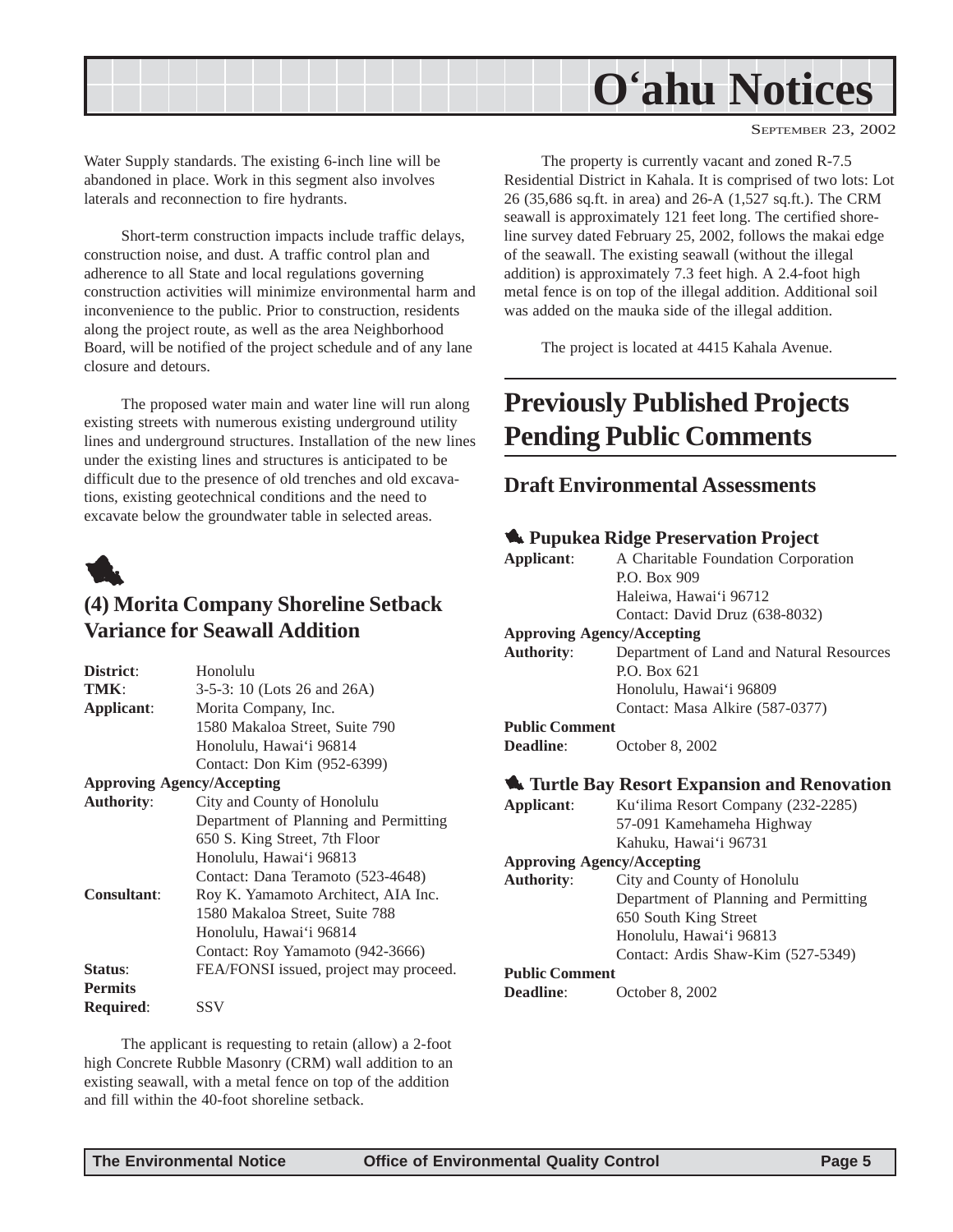# <span id="page-5-0"></span>**O'ahu Notices**

SEPTEMBER 23, 2002

# **Acceptance Notices**

# 1 **Wai'au Fuel Pipeline Project (FEIS)**

**Applicant**: Hawaiian Electric Company, Inc. P.O. Box 2750 Honolulu, Hawai'i 96840-0001 Contact: Ken Fong (543-7746)

#### **Approving Agency/Accepting**

| <b>Authority:</b> | Dept. of Transportation, Harbors Division |
|-------------------|-------------------------------------------|
|                   | 79 South Nimitz Highway                   |
|                   | Honolulu, Hawai'i 96813-4898              |
|                   | Contact: Derrick Lining (587-1944)        |
| Status:           | FEIS accepted by the Department of        |
|                   | Transportation on September 4, 2002.      |
|                   |                                           |

# **Kaua'i Notices**

# **National Environmental Policy Act (NEPA)**

# $\bullet$

## **Theater High Altitude Area Defense (THAAD) Pacific Test Flights (Draft EA)**

**Applicant**: Dept. of the Army, U.S. Army Space and Missile Defense Command P.O. Box 1500 Huntsville, Alabama 35807-3801 Contact: Thomas Craven (256-955-1533)

In compliance with the National Environmental Policy Act (NEPA) and the Council on Environmental Quality regulations, the U.S. Army Space and Missile Defense Command, on behalf of the Missile Defense Agency (MDA), is preparing the Theater High Altitude Area Defense (THAAD) Pacific Test Flights environmental assessment. The THAAD Project Office of MDA proposes to conduct THAAD missile flights over the Pacific Ocean.

The activities for the THAAD missile flights were initially analyzed in the December 1998 Pacific Missile Range Facility (PMRF) Enhanced Capability EIS. Since that analysis, the proposed use of Niihau for Theater Missile Defense launch site activities has been dropped from consideration for this proposed action. The EIS examined the environmental effects of launching TMD interceptor and target missiles and conducting intercept tests over the broad ocean area north and west of PMRF. It also looked at support activities. This EA continues that analysis with site-specific information.

The proposed action would involve THAAD interceptor missile launches and THAAD radar operation from a site at the PMRF located on the island of Kaua'i, Hawai'i. The Ronald Reagan Ballistic Missile Test Site (RTS) in the Republic of the Marshall Islands would serve as an alternative location to PMRF. Target missiles would be launched by a variety of techniques including air, sea, and/or land launches. The THAAD missile is intended to intercept and destroy incoming ballistic missiles with ranges of 50 to 3,000 kilometers (31 to 1,860 miles). Flight test experiments are needed to obtain radar data and to test intercept capability against ballistic missiles with this range.

Please send comments by October 7, 2002 to U.S. Army Space and Missile Defense Command, SMDC-EN-V/Mr. Thomas Craven, P.O. Box 1500, Huntsville, Alabama 35807- 3801 or by fax at 256-955-5074, or by e-mail to tom.craven@smdc.army.mil. If you have any questions, please contact Mr. Craven at 256-955-1533.  $\bullet$ 

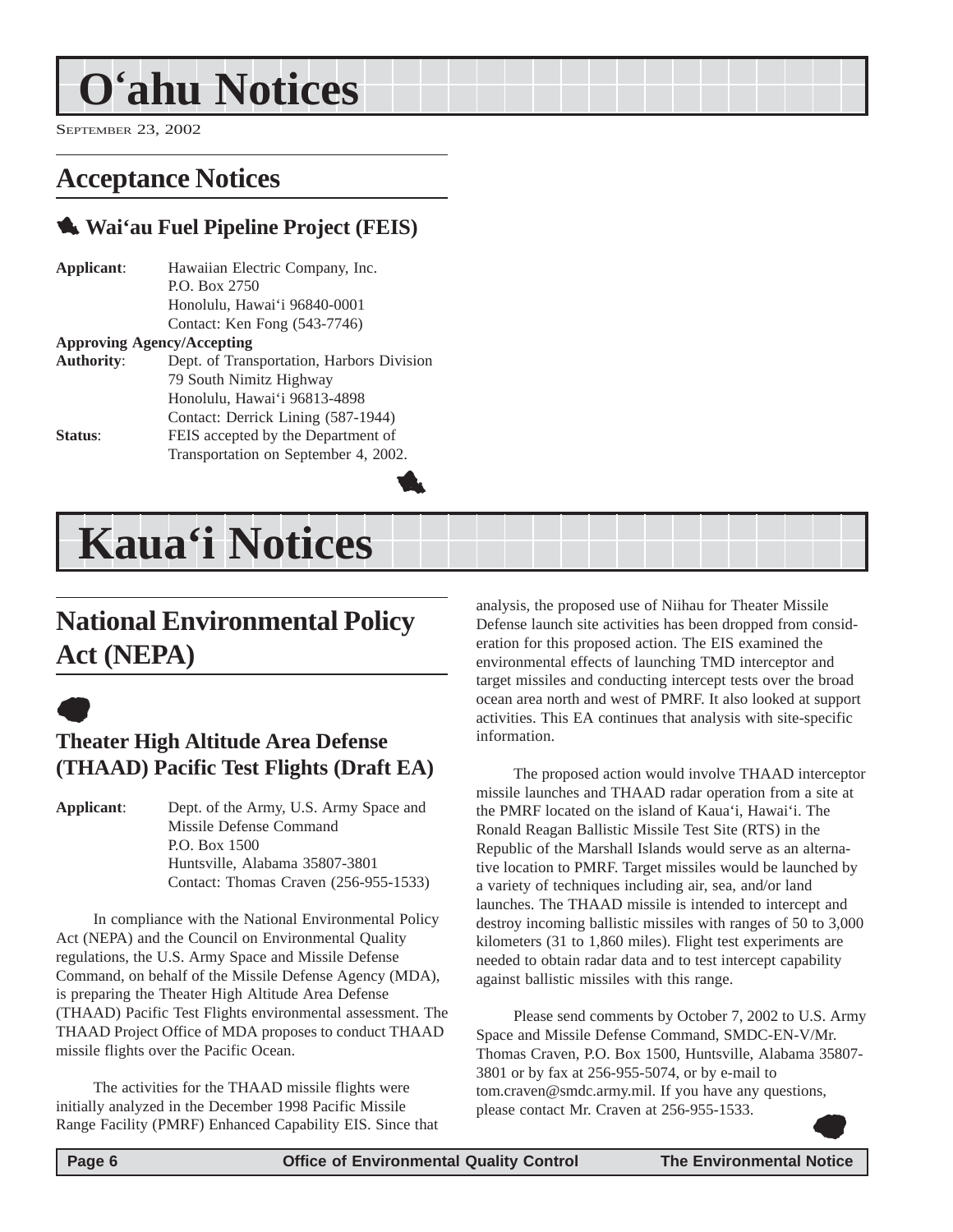# **Maui Notices**

SEPTEMBER 23, 2002

# <span id="page-6-0"></span>**Final Environmental 1**

bridge between the existing abutments will not change. The girders will also be designed with a flat face, as opposed to an "I" beam configuration, to resemble the existing girders, as viewed from the maka'i-side of the bridge;

> 3. The existing solid-concrete parapet railings will be replaced with 32-inch high by 12-inch wide crash-tested solid-concrete parapet railings;

4. Approach guardwalls to the bridge will be rock-faced over a reinforced concrete core;

5. Signage complying with current roadway design standards will be provided, including those for operation of a single-lane bridge serving a two-lane roadway;

6. During construction of the replacement bridge, a temporary single-lane, steel-panel bridge will be installed makai of the existing bridge to accommodate traffic. Upon completion of the project, the steel panels, abutments and visible portion of the piers will be removed;

7. Construction will require a combination of total, night, and day closures along Hana Highway near the project site. Special provisions will be coordinated for health and emergency services during periods of night closure and complete closure. All closures, however, will be closely coordinated with the community including residents, businesses, schools, government offices, as well as police, fire and ambulance services; and

8. The preliminary cost estimate for this project is approximately \$1,300,000. The construction period is anticipated to span about nine months.

**Assessments/Findings of No Significant Impacts (FONSI)**



## **(1) Pa'ihi Bridge Replacement**

**District**: Hana **TMK**: 1-5-8:6 (por.), 1-5-10:1 (por.) and 2 (por.) **Applicant**: County of Maui Department of Public Works and Waste Management 200 South High Street Wailuku, Hawai'i 96793 Contact: Joe Krueger (270-7434) **Approving Agency/Accepting Authority**: Same as above. **Consultant**: Wilson Okamoto & Associates, Inc.

|                  | 1907 South Beretania Street, Suite 400 |
|------------------|----------------------------------------|
|                  | Honolulu, Hawai'i 96826                |
|                  | Contact: Earl Matsukawa (946-2277)     |
| Status:          | FEA/FONSI issued, project may proceed. |
| <b>Permits</b>   |                                        |
| <b>Required:</b> | SMA, CDUA                              |

The County of Maui Department of Public Works and Waste Management (DPWWM) is proposing to replace Pa'ihi Bridge, which is located on the Hana Highway, approximately 6.5 miles south of Hana Town on the Island of Maui, Hawai'i. The major elements proposed for the project are described below:

1. The proposed replacement bridge will operate as a 16-foot wide (railing to railing), single-lane bridge serving a two-lane roadway. The overall width of the bridge will be 18 feet, which is similar to the existing bridge, and it will cross Pa'ihi Stream at the same location as the existing bridge within the existing County right-of-way;

2. The concrete deck will be cast-in-place atop three single-span, precast, prestressed, concrete girders. The girders will be constructed atop cast-in-place concrete abutments to be constructed behind the existing abutments, which will be left in place. Thus, the apparent length of the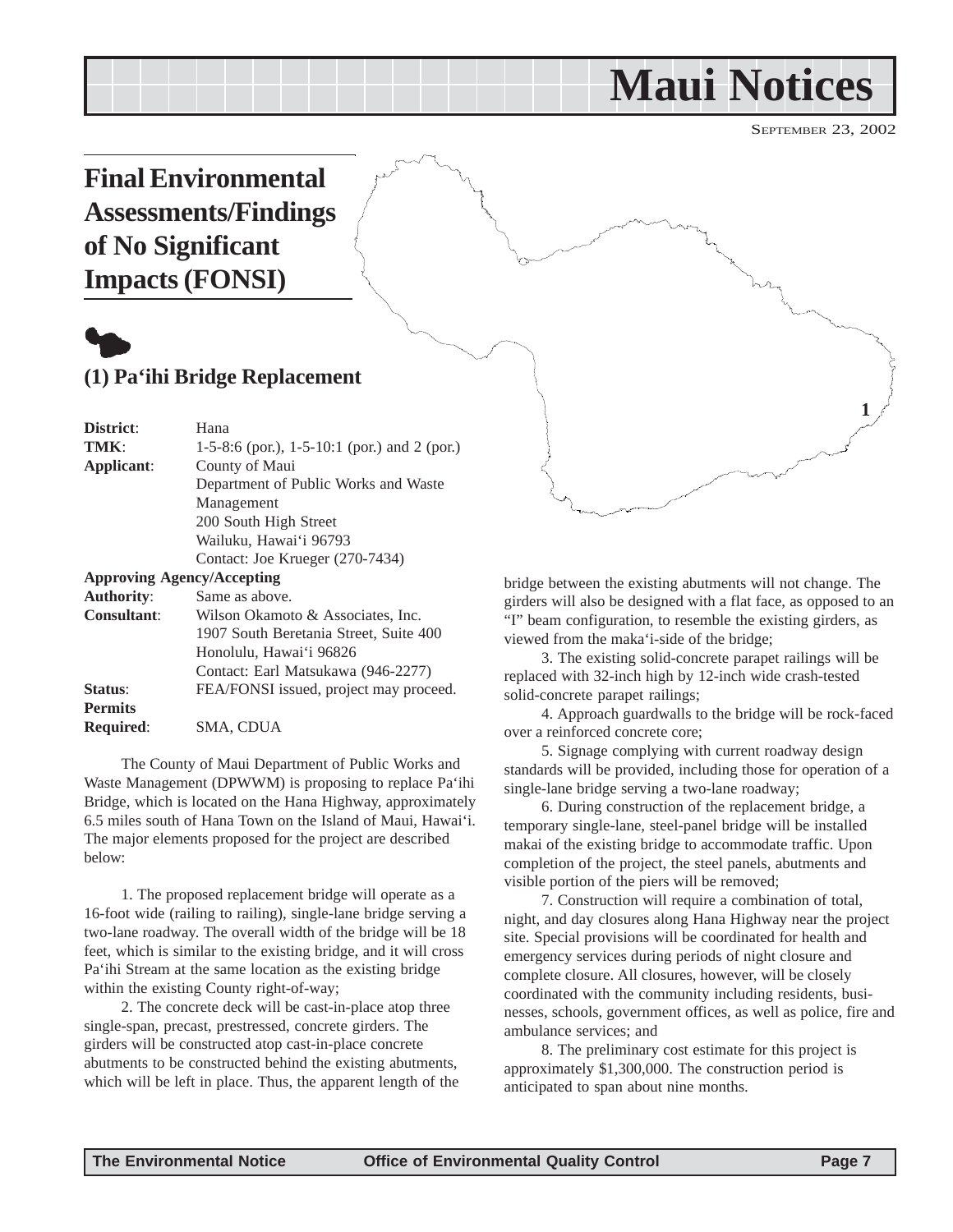# <span id="page-7-0"></span>**Maui Notices**

SEPTEMBER 23, 2002

# **Previously Published Projects Pending Public Comments**

#### **Draft Environmental Assessments**

#### 3 **Weinberg Small Business Market Center**

**Applicant**: Lokahi Pacific 1935 Main Street, Suite 204 Wailuku, Hawai'i 96793 Contact: JoAnn Ridao (242-5761 x 29) **Approving Agency/Accepting Authority**: County of Maui

Department of Housing and Human Concerns 200 South High Street Wailuku, Hawai'i 96793 Contact: Edwin Okubo (270-7355)

#### **Public Comment**

**Deadline**: October 8, 2002

# **Environmental Impact Statement Preparation Notices**

#### 3 **Ka'anapali 2020**

**Applicant**: Ka'anapali Development Corporation

Lahaina, Hawai'i 96761 Contact: Jim Wriston (669-9650)

10 Ho'ohui Road, Suite 305

**Approving Agency/Accepting**

**Authority**: County of Maui Department of Planning 250 South High Street Wailuku, Hawai'i 96793

Contact: Joseph Alueta (270-7735)

#### **Public Comment**

**Deadline**: October 8, 2002



## **State of Hawaii Department of Transportation Requests Proposals for Transportation Enhancement (TE) Projects (DEADLINE FOR PROPOSALS: OCTOBER 31, 2002)**

The State DOT encourages public agencies and private organizations to participate in the development of proposals to use about \$4 million/year of Federal Highway Administration (FHWA) funds for TE projects in Federal Fiscal Years 2003, 2004, 2005, and 2006. Proposals must be submitted to the Highways Division, Planning Branch, from September 1 through October 31, 2002. All proposals will be evaluated in consultation with the counties and FHWA. In January 2003, the DOT will prepare a prioritized list of proposed TE projects to guide State and county budgets and programming of FHWA funds.

Proposals for TE projects should consist of two copies of information and documents requested in the DOT TE Screening Form. The TE Screening Form and summary information on DOT and FHWA procedures and requirements can be obtained from the TE Program Manager by email at douglas meller@exec.state.hi.us, telephone at (808) 587-1832, FAX at (808) 587-1787, or mail at Highways Division, Planning Branch, 869 Punchbowl Street, Honolulu, HI 96813.

Provided there is a direct relationship to the State's surface transportation system, the following twelve TE activities potentially may be eligible for FHWA funding: 1) Provision of facilities for pedestrians and bicycles; 2) Provision of safety and educational activities for pedestrians and bicyclists; 3) Acquisition of scenic easements and scenic or historic sites; 4) Scenic or historic highway programs (including the provision of tourist and welcome center facilities); 5) Landscaping and other scenic beautification; 6) Historic preservation; 7) Rehabilitation and operation of historic transportation buildings, structures, or facilities (including historic railroad facilities and canals); 8) Preservation of abandoned railway corridors (including the conversion and use thereof for pedestrians or bicycle trails); 9) Control and removal of outdoor advertising; 10) Archaeological planning and research; 11) Environmental mitigation to address water pollution due to highway runoff or reduce vehicle-caused wildlife mortality while maintaining habitat connectivity; 12) Establishment of transportation museums.

All TE projects in Hawaii require an appropriation by either the State Legislature or a county council sufficient for project implementation. Provided FHWA and DOT procedures and requirements are met, FHWA will reimburse TE expenditures by any State or county agency. FHWA participation is normally limited to 80% of total eligible TE project costs. The State DOT may allow innovative ways of meeting the 20% "matching" requirement including private donations and use of non-FHWA federal funds.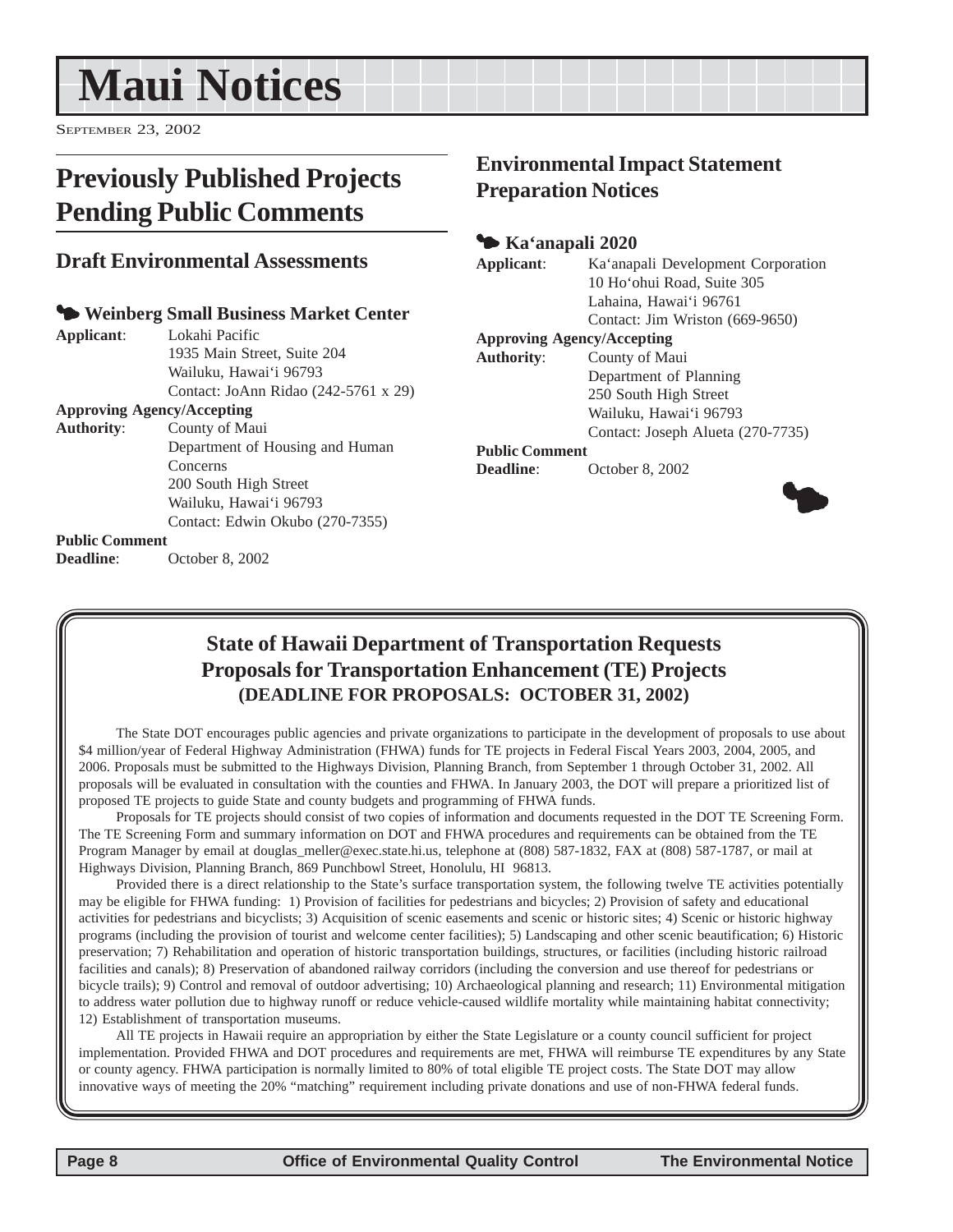# **Hawai'i Notices**

SEPTEMBER 23, 2002

# <span id="page-8-0"></span>**Final Environmental Assessments/Findings of No Significant Impacts (FONSI)**

# $\blacktriangleright$ **(1) Kipahoehoe Natural Area Reserve Management Plan**

| District:         | South Kona                               |
|-------------------|------------------------------------------|
| TMK:              | 8-8-01: 5, 6, 7, 8, 10, 11, 12, 13       |
| Applicant:        | Department of Land and Natural Resources |
|                   | Division of Forestry and Wildlife        |
|                   | Natural Area Reserves System             |
|                   | P.O. Box 4849                            |
|                   | Hilo, Hawai'i 96720                      |
|                   | Contact: Nick Agorastos (974-4380)       |
|                   | <b>Approving Agency/Accepting</b>        |
| <b>Authority:</b> | Same as above.                           |
| Status:           | FEA/FONSI issued, project may proceed.   |
| Permits           |                                          |

**Required**: Grading, Building

The Management Plan describes proposed actions to be undertaken in the Kipahoehoe Natural Area Reserve. Specific projects include construction and repair of 4WD access and boundary roads, and installation of strategic fences to exclude feral animals and livestock from portions of the Reserve. Other actions include control of invasive non-native weeds, and out planting rare and endangered native species to supplement natural populations. Also proposed are construction of a small cabin, and development of hiking trails for public use.

# **Previously Published Projects Pending Public Comments**

# **Draft Environmental Impact Statements**

#### 6 **Lalamilo Project**

**Applicant**: Department of Hawaiian Home Lands 1099 Alakea Street, Suite 2000 Honolulu, Hawai'i 96813 Contact: Amy Arakaki (587-6450); Toll Free: 974-4000 x 76450#

#### **Approving Agency/Accepting**

**Authority**: Governor of Hawai'i c/o Office of Environmental Quality Control 235 South Beretania Street, Suite 702 Honolulu, Hawai'i 96813 **Public Comment**

**1**

**Deadline**: October 7, 2002

 $\blacklozenge$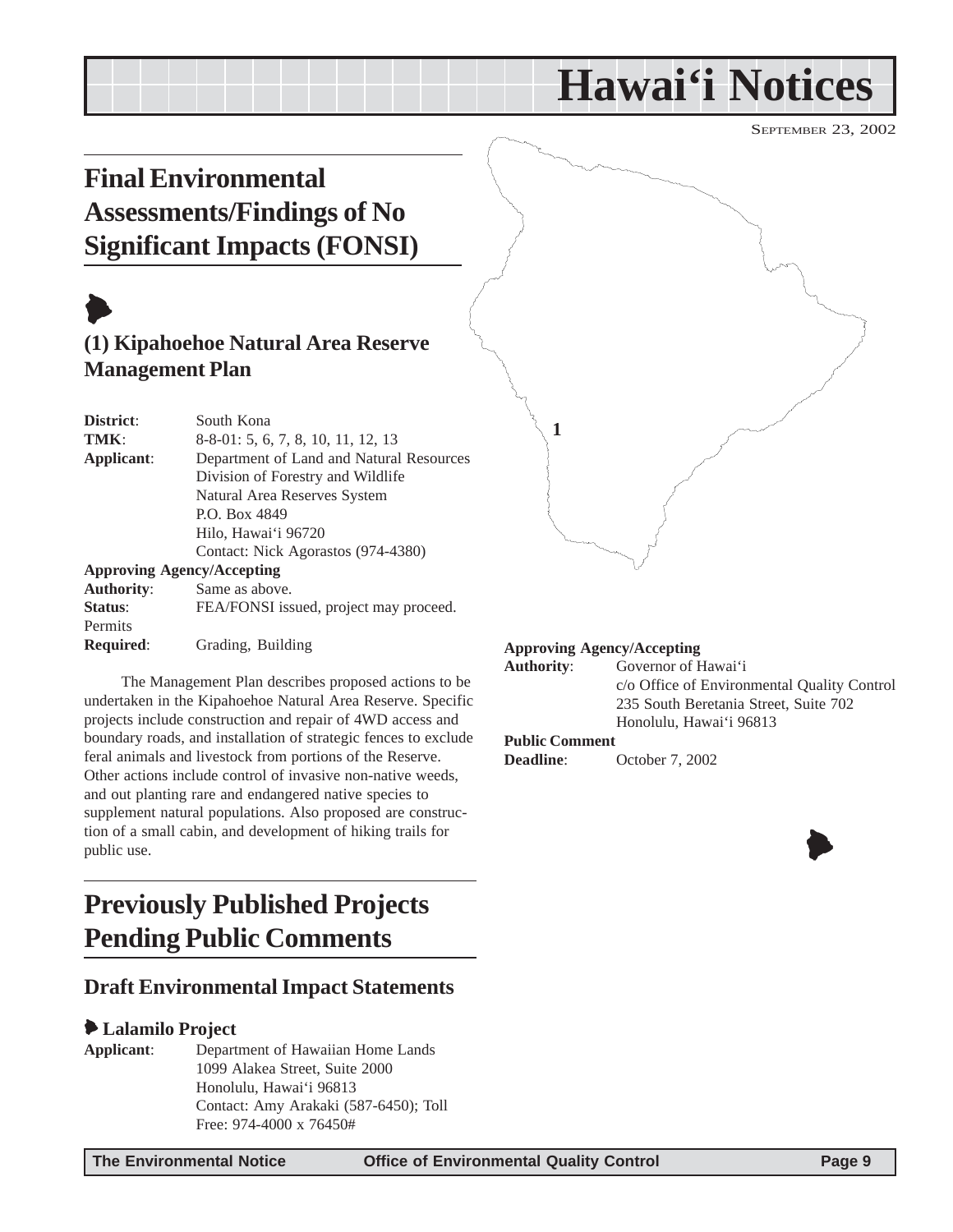# <span id="page-9-0"></span>**Shoreline Notices**

SEPTEMBER 23, 2002

## **Shoreline Certification Applications**

Pursuant to § 13-222-12, HAR the following shoreline certification applications are available for inspection at the DLNR District Land Offices on Kauai, Hawaii and Maui and at Room 220, 1151 Punchbowl St., Honolulu, Oahu (Tel: 587-0414). All comments shall be submitted in writing to the State Land Surveyor, 1151 Punchbowl Street, Room 210, Honolulu, HI 96813 and postmarked no later than fifteen (15) calendar days from the date of the public notice of the application. If there are any questions, please call Nick Vaccaro at 587-0438.

| Case<br>No. | Date<br>Received | Location                                                                                                                                                                                                          | Applicant                                                                                                    | Tax Map Key                |
|-------------|------------------|-------------------------------------------------------------------------------------------------------------------------------------------------------------------------------------------------------------------|--------------------------------------------------------------------------------------------------------------|----------------------------|
| MA-270      | 9/3/02           | Fronting Honoapiilani Highway Between Highway Baseline<br>Stations 550+00 and 558+00, land situated at Olowalu, Lahaina,<br>Island of Maui, Hawaii<br>Address: Honoapiilani Highway<br>Purpose: Determine Setback | Tanaka Engineering,<br>Inc., for State of Hawaii<br>Department of<br><b>Transportation F.A.P</b><br>No. 30-A | $4 - 8 - 03$ : por.<br>006 |
| OA-890      | 9/6/02           | Lot 98 as shown on map 11 of Land Court Application 609, land<br>situated at Mokoleia, Waialua, Island of Oahu, Hawaii<br>Address: 68-385 Crozier Drive<br>Purpose: Building Permit                               | Jamie F. Alimboyoguen,<br>LLC                                                                                | $6-8-05:005$               |
| OA-802      | 9/9/02           | Lot 12, portion of Grant 4674 to John D. Holt Jr. land situated at<br>Honolulu, Island of Oahu, Hawaii<br>Address: 206 Kula Manu Place<br>Purpose: New House Construction                                         | DJNS Surveying $&$<br>Mapping, Inc., for<br>Henrik Falktoft                                                  | $3-1-40:003$               |

# **Shoreline Notices**

# **Shoreline Certifications and Rejections**

Pursuant to §13-222-26, HAR the following shorelines have been certified or rejected by the DLNR. A person may appeal a certification or rejection to the BLNR, 1151 Punchbowl Street, Room 220, Honolulu, HI 96813, by requesting in writing a contested case hearing no later than twenty (20) calendar days from the date of public notice of certification or rejection.

| Case<br>No.     | Date<br>Received     | Location                                                                                                                                                                          | Applicant                                              | Tax Map<br>Key  |
|-----------------|----------------------|-----------------------------------------------------------------------------------------------------------------------------------------------------------------------------------|--------------------------------------------------------|-----------------|
| OA-886          | 9/10/02<br>Certified | Lot 1-A-30, Land Court Application 1089, land situated<br>at Kamananui, Waialua, Island of Oahu, Hawaii<br>Address: 67-241A Kahaone Loop<br>Purpose: Building Permit              | Walter P. Thompson, Inc., for<br>Dick Jurgens, III     | $6 - 7 - 15:50$ |
| $OA -$<br>117-2 | 9/10/02<br>Certified | Lot 604, Land Court Application 1089, land situated at<br>Kaumananui, Waialua, Island of Oahu, Hawaii<br>Address: 67-011 Kaimanu Place<br>Purpose: Building Permit                | Wesley T. Tengan, for John<br>Borsa, Jr.               | $6 - 7 - 14:28$ |
| <b>OA-848</b>   | 9/10/02<br>Certified | Lot 128-C of Land Court Application 772, Section 1,<br>land situated at Laie, Koolauloa, Island of Oahu, Hawaii<br>Address: 55-349 Kamehameha Highway<br>Purpose: Building Permit | DJNS Surveying and Mapping,<br>Inc., for David Thielen | $5-5-02:95$     |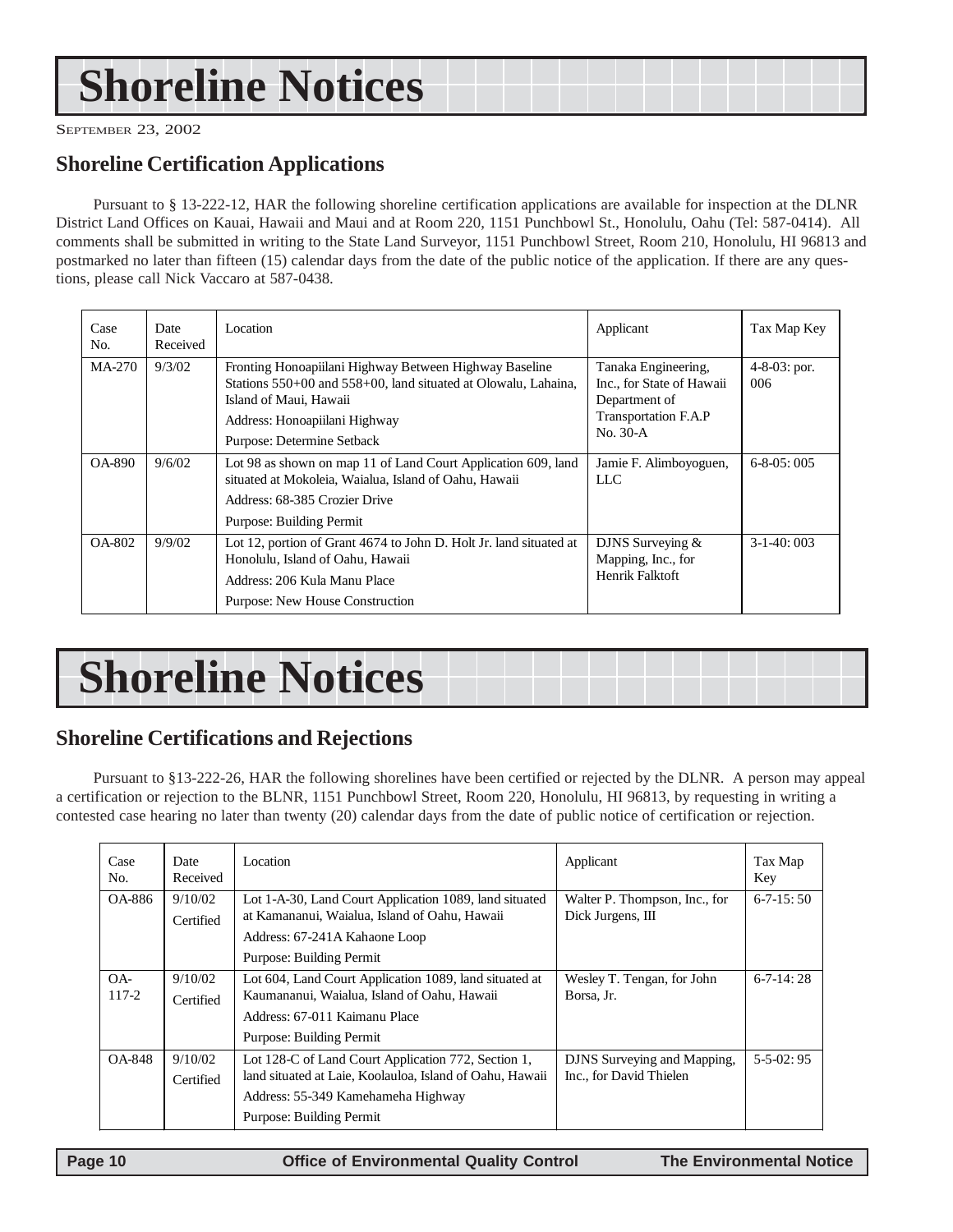# **Pollution Control Permit Applications**

## **Department of Health Permits**

The following is a list of some pollution control permits currently being reviewed by the State Department of Health. For more information about any of the listed permits, please contact the appropriate branch or office of the Environmental Management Division at 919 Ala Moana Boulevard, Honolulu.

#### **Clean Air/Clean Water Branch**

| <b>Branch</b><br>Permit Type                                       | Applicant & Permit<br>Number                             | Project Location                             | Pertinent<br>Date           | Proposed Use                                                                                                           |
|--------------------------------------------------------------------|----------------------------------------------------------|----------------------------------------------|-----------------------------|------------------------------------------------------------------------------------------------------------------------|
| Clean Air Branch,<br>586-4200, Covered<br>Source Permit            | Tesoro Hawaii Corp.<br>CSP 0367-01-C<br>(Renewal)        | 2 Sand Island Access<br>Road, Honolulu, Oahu | Issued:<br>8/28/02          | Petroleum Storage Tanks and<br>Load Rack                                                                               |
| Clean Water<br>Branch, 586-4309,<br>Water Quality<br>Certification | County of Hawaii<br>Dept. of Public Works<br>WOC 0000540 | Alenaio & Waipahoehoe<br>Stream sites        | Comments<br>Due:<br>9/29/02 | Emergency repair works to<br>restore and stabilize stream<br>banks eroded and damaged<br>by the storm of $11/1-2/00$ . |

#### **Safe Drinking Water Branch**

| Branch &<br>Permit Type                                       | Applicant & Permit Number                                                 | <b>Project Location</b>                                                                            | Pertinent<br><b>Dates</b> | <b>Proposed Use</b>                                                                                            |
|---------------------------------------------------------------|---------------------------------------------------------------------------|----------------------------------------------------------------------------------------------------|---------------------------|----------------------------------------------------------------------------------------------------------------|
| Safe Drinking Water<br>Branch, 586-4258,<br><b>UIC Permit</b> | Maluhia Kai Limited Partnership Maluhia Kai Condominium<br><b>UH-2054</b> | 77-301 Noelani Way, Kailua-Kona                                                                    | n/a                       | Permit renewal of 2 injection wells for<br>sewage disposal.                                                    |
| Safe Drinking Water<br>Branch, 586-4258,<br><b>UIC Permit</b> | Department of Transportation<br>State of Hawaii<br><b>UH-2191</b>         | Queen Kaahumanu Hwy. Widening,<br>Henry St. to Kealekehe Parkway,<br>Phase I, TMK 3-7-4-8: various | n/a                       | Construction of 58 injection wells for<br>surface drainage.                                                    |
| Safe Drinking Water<br>Branch, 586-4258,<br><b>UIC Permit</b> | Department of Education<br>Hawaii District, SOH<br><b>UH-2173E</b>        | Pahoa Elementary School, Area 06,<br>Drainage Improvements, 15-3030<br>Puna Road, Pahoa            |                           | Comment Registration of one existing injection well<br>by 11/7/02 for surface drainage.                        |
| Safe Drinking Water<br>Branch, 586-4258,<br><b>UIC Permit</b> | Hawaii Electric Light Co., Inc.<br><b>UH-1245</b>                         | Shipman Plant Drainage Well<br>20 Banyan Drive, Hilo                                               | n/a                       | Permit modification, change operating<br>status, of two injection wells for industrial<br>wastewater disposal. |
| Safe Drinking Water<br>Branch, 586-4258,<br><b>UIC Permit</b> | HC&S, Co./Alexander &<br>Baldwin, Inc.<br><b>UM-2189</b>                  | Former HC&S Co., Urea Mixing Plant<br>92 Amala Place, Kahului                                      | n/a                       | Abandonment of one injection well used<br>for surface drainage and washwater<br>disposal.                      |
| Safe Drinking Water<br>Branch, 586-4258,<br><b>UIC Permit</b> | KTS, Inc./Alexander &<br>Baldwin, Inc.<br><b>UM-2190</b>                  | Kahului Trucking and Storage, Inc.<br><b>Sugar Storage Facility</b><br>140 Hobron Ave., Kahului    | n/a                       | Abandonment of 7 injection wells for<br>surface drainage and washdown water.                                   |
| Safe Drinking Water<br>Branch, 586-4258,<br><b>UIC Permit</b> | A&B Properties, Inc.<br><b>UM-2192</b>                                    | Central Maui Baseyard Cesspool<br>Mokulele Hwy. & Waiko Road,<br>Puunene                           | n/a                       | Register one large-capacity cesspool, as<br>an injection well, for sewage disposal.                            |
| Safe Drinking Water<br>Branch, 586-4258,<br><b>UIC Permit</b> | Kauai Island Utility Co-op<br>(KIUC) UK-1204                              | Citizens Utilities Co., Port Allen<br>Power Station; 261 Akaula St.,<br>Eleele, Koloa              | n/a                       | Permit modification, change-of-operator, of<br>one injection well for industrial wastewater<br>disposal.       |
| Safe Drinking Water<br>Branch, 586-4258,<br><b>UIC Permit</b> | Association of Apartment<br>Owners; UK-1338                               | Poipu Shores Condominium<br>1775 Pe'e Road, Koloa                                                  | n/a                       | Permit renewal of 2 injection wells for<br>sewage disposal.                                                    |
| Safe Drinking Water<br>Branch, 586-4258,<br><b>UIC Permit</b> | Association of Apartment<br>Owners; UK-1256                               | Nihi Kai Villas<br>1870 Hoone Road, Koloa                                                          | n/a                       | Permit renewal of 2 injection wells for<br>sewage disposal.                                                    |
| Safe Drinking Water<br>Branch, 586-4258,<br><b>UIC Permit</b> | Department of Environmental<br>Services, C&C of Honolulu<br>UO-1259       | Waimanalo WWTP<br>41-1060 Kalanianaole Hwy.,<br>Waimanalo                                          | n/a                       | Permit renewal of 7 injection wells for<br>sewage disposal.                                                    |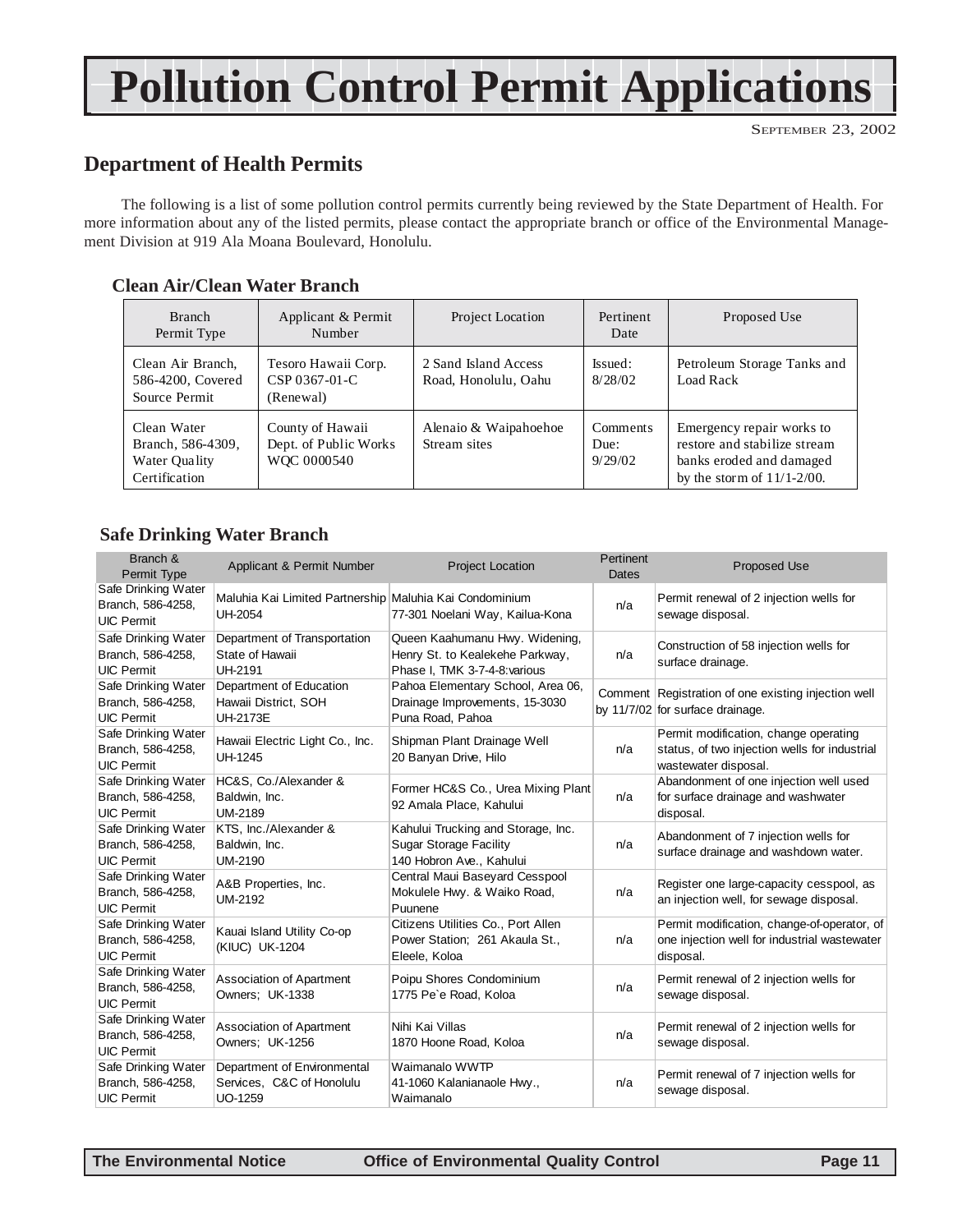# <span id="page-11-0"></span>**Coastal Zone News**

SEPTEMBER 23, 2002

## **Federal Consistency Reviews**

The Hawaii Coastal Zone Management (CZM) Program has received the following federal actions to review for consistency with the CZM objectives and policies in Chapter 205A, Hawaii Revised Statutes. This public notice is being provided in accordance with section 306(d)(14) of the National Coastal Zone Management Act of 1972, as amended. For general information about CZM federal consistency please call John Nakagawa with the Hawaii CZM Program at 587-2878. For neighboring islands use the following toll free numbers: Lanai & Molokai: 468-4644 x72878, Kauai: 274-3141 x72878, Maui: 984-2400 x72878 or Hawaii: 974-4000 x72878.

For specific information or questions about an action listed below please contact the CZM staff person identified for each action. Federally mandated deadlines require that comments be received by the date specified for each CZM consistency review and can be mailed to:

David W. Blane, Director

Office of Planning

Department of Business, Economic Development and Tourism

P.O. Box 2359 Honolulu, Hawaii 96804

Or, fax comments to the Hawaii CZM Program at 587- 2899.

# $\bullet$

## **(1) Boat Ramp Repairs at Manele Small Boat Harbor**

| Applicant:          | State of Hawaii, Division of Boating $\&$            |
|---------------------|------------------------------------------------------|
|                     | Ocean Recreation, DLNR                               |
|                     | Contact: W. Mason Young, 587-1966                    |
| Agent:              | WY Thompson, PE                                      |
|                     | Contact: William Thompson, 488-0388                  |
|                     | <b>Federal Action:</b> Department of the Army Permit |
|                     | Federal Agency: U.S. Army Corps of Engineers         |
|                     | Contact: Bill Lennan, 438-6986                       |
| <b>Location:</b>    | Island of Lanai                                      |
| TMK:                | $2 - 4 - 9 - 17$                                     |
| <b>CZM</b> Contact: | Debra Tom, 587-2840                                  |

#### **Proposed Action**:

The Division of Boating & Ocean Recreation proposes maintenance repairs to the existing small boat ramp at the Manele Small Boat Harbor on Lanai. The proposed maintenance repairs include redesigning the ramp with a steeper slope to easier entry of boats into the water, pavement at the top of the ramp to comply with applicable ADA requirements and reserved parking stall not currently available. **Comments Due**: October 7, 2002



## **(2) Removal of Finger Piers at Haleiwa Small Boat Harbor**

| Applicant:              | State of Hawaii, Division of Boating &               |
|-------------------------|------------------------------------------------------|
|                         | Ocean Recreation, DLNR                               |
|                         | Contact: W. Mason Young, 587-1966                    |
| Agent:                  | WY Thompson, PE                                      |
|                         | Contact: William Thompson, 488-0388                  |
|                         | <b>Federal Action:</b> Department of the Army Permit |
|                         | <b>Federal Agency: U.S. Army Corps of Engineers</b>  |
| <b>Location:</b>        | Waianae Small Boat Harbor                            |
|                         | <b>CZM Contact:</b> Debra Tom, 587-2840              |
| <b>Proposed Action:</b> |                                                      |
|                         | The Division of Boating & Ocean Recreation proposes  |
|                         |                                                      |

to remove degraded finger piers at Waianae Small Boat Harbor on the island of Oahu. The proposal includes the removal of 20-30 concrete finger piers. Each pier is 30 feet in length and weighs approximately 5.5 tons. **Comments Due**: October 7, 2002